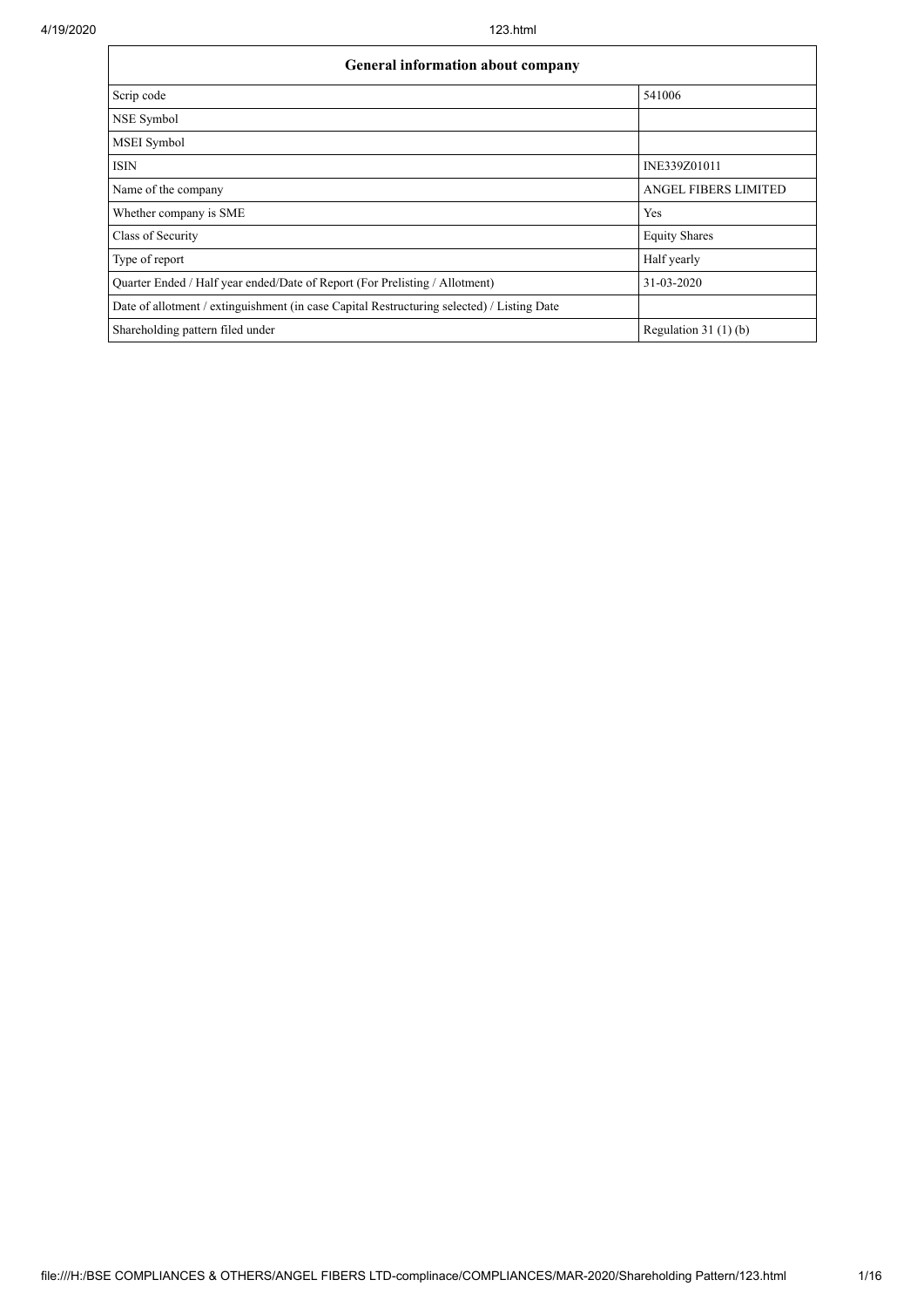$\overline{1}$ 

|                  | <b>Declaration</b>                                                                        |                |                                |                       |                             |  |  |  |  |  |  |  |
|------------------|-------------------------------------------------------------------------------------------|----------------|--------------------------------|-----------------------|-----------------------------|--|--|--|--|--|--|--|
| Sr.<br>No.       | Particular                                                                                | Yes/No         | Promoter and<br>Promoter Group | Public<br>shareholder | Non Promoter-<br>Non Public |  |  |  |  |  |  |  |
| $\vert$ 1        | Whether the Listed Entity has issued any partly paid up shares?                           | N <sub>0</sub> | N <sub>0</sub>                 | N <sub>o</sub>        | N <sub>0</sub>              |  |  |  |  |  |  |  |
| $\overline{2}$   | Whether the Listed Entity has issued any Convertible Securities<br>$\gamma$               | N <sub>0</sub> | N <sub>0</sub>                 | N <sub>0</sub>        | N <sub>0</sub>              |  |  |  |  |  |  |  |
| $\overline{3}$   | Whether the Listed Entity has issued any Warrants?                                        | N <sub>0</sub> | N <sub>0</sub>                 | N <sub>o</sub>        | N <sub>0</sub>              |  |  |  |  |  |  |  |
| $\overline{4}$   | Whether the Listed Entity has any shares against which<br>depository receipts are issued? | No             | N <sub>0</sub>                 | N <sub>0</sub>        | N <sub>0</sub>              |  |  |  |  |  |  |  |
| $\overline{5}$   | Whether the Listed Entity has any shares in locked-in?                                    | Yes            | Yes                            | N <sub>o</sub>        | N <sub>0</sub>              |  |  |  |  |  |  |  |
| 6                | Whether any shares held by promoters are pledge or otherwise<br>encumbered?               | Yes            | Yes                            |                       |                             |  |  |  |  |  |  |  |
| $\overline{7}$   | Whether company has equity shares with differential voting<br>rights?                     | N <sub>0</sub> | N <sub>0</sub>                 | N <sub>0</sub>        | N <sub>0</sub>              |  |  |  |  |  |  |  |
| $\boldsymbol{8}$ | Whether the listed entity has any significant beneficial owner?                           | N <sub>0</sub> |                                |                       |                             |  |  |  |  |  |  |  |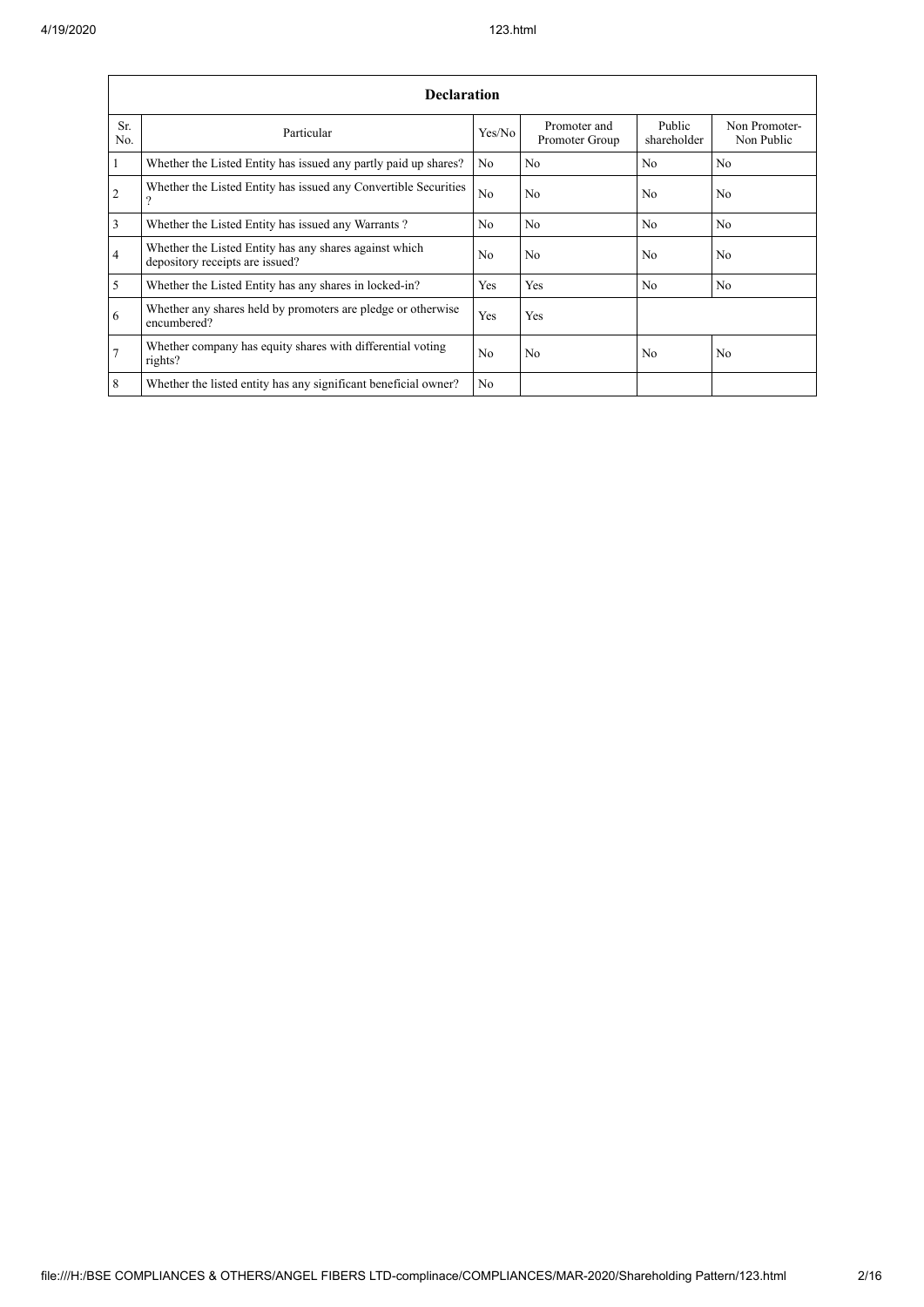$\mathbf{r}$ 

|                 | Table I - Summary Statement holding of specified securities |                |                       |                       |                          |                          |                                                                                                                      |                                                                  |               |          |                                   |  |  |
|-----------------|-------------------------------------------------------------|----------------|-----------------------|-----------------------|--------------------------|--------------------------|----------------------------------------------------------------------------------------------------------------------|------------------------------------------------------------------|---------------|----------|-----------------------------------|--|--|
| Category<br>(1) | Category                                                    | Nos. Of        | No. of<br>fully paid  | No. Of<br>Partly      | No. Of<br>shares         | Total nos.<br>shares     | Shareholding as a<br>% of total no. of<br>shares (calculated<br>as per SCRR,<br>1957) (VIII) As a<br>% of $(A+B+C2)$ | Number of Voting Rights held in each<br>class of securities (IX) |               |          |                                   |  |  |
|                 | of<br>shareholder                                           | shareholders   | up equity             | paid-up<br>equity     | underlying<br>Depository | held (VII)               |                                                                                                                      | No of Voting (XIV) Rights                                        |               |          | Total as a<br>$%$ of<br>$(A+B+C)$ |  |  |
|                 | (II)                                                        | (III)          | shares<br>held $(IV)$ | shares<br>held<br>(V) | Receipts<br>(VI)         | $= (IV) +$<br>$(V)+(VI)$ |                                                                                                                      | Class eg:<br>X                                                   | Class<br>eg:y | Total    |                                   |  |  |
| (A)             | Promoter<br>&<br>Promoter<br>Group                          | $\overline{2}$ | 14118680              |                       |                          | 14118680                 | 56.47                                                                                                                | 14118680                                                         |               | 14118680 | 56.47                             |  |  |
| (B)             | Public                                                      | 352            | 10881320              |                       |                          | 10881320                 | 43.53                                                                                                                | 10881320                                                         |               | 10881320 | 43.53                             |  |  |
| (C)             | Non<br>Promoter-<br>Non Public                              |                |                       |                       |                          |                          |                                                                                                                      |                                                                  |               |          |                                   |  |  |
| (C1)            | <b>Shares</b><br>underlying<br><b>DRs</b>                   |                |                       |                       |                          |                          |                                                                                                                      |                                                                  |               |          |                                   |  |  |
| (C2)            | Shares held<br>by<br>Employee<br>Trusts                     |                |                       |                       |                          |                          |                                                                                                                      |                                                                  |               |          |                                   |  |  |
|                 | Total                                                       | 354            | 25000000              |                       |                          | 25000000                 | 100                                                                                                                  | 25000000                                                         |               | 25000000 | 100                               |  |  |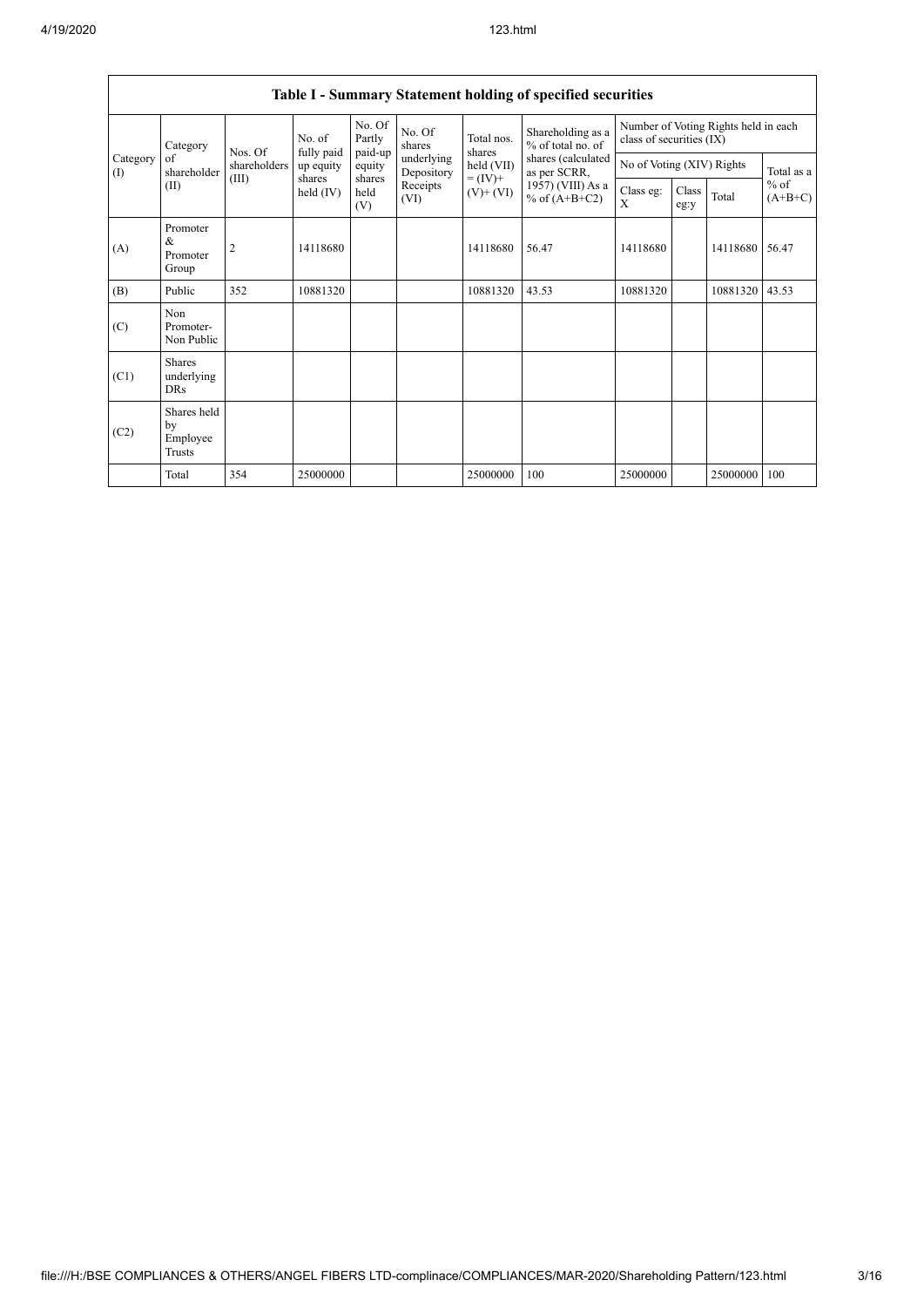|                 |                                           |                                                 |                                                                             |                                                                | Table I - Summary Statement holding of specified securities                                                    |                                        |                                                  |                                                                     |                                                         |                                           |
|-----------------|-------------------------------------------|-------------------------------------------------|-----------------------------------------------------------------------------|----------------------------------------------------------------|----------------------------------------------------------------------------------------------------------------|----------------------------------------|--------------------------------------------------|---------------------------------------------------------------------|---------------------------------------------------------|-------------------------------------------|
| Category<br>(1) | Category<br>of<br>shareholder<br>(II)     | No. Of<br>Shares<br>Underlying                  | No. of<br><b>Shares</b><br>Underlying<br>Outstanding<br>Warrants<br>$(X_i)$ | No. Of<br>Shares<br>Underlying<br>Outstanding                  | Shareholding,<br>as a % assuming<br>full conversion<br>of convertible                                          | Number of<br>Locked in shares<br>(XII) |                                                  | Number of<br>Shares pledged<br>or otherwise<br>encumbered<br>(XIII) |                                                         | Number of<br>equity shares                |
|                 |                                           | Outstanding<br>convertible<br>securities<br>(X) |                                                                             | convertible<br>securities<br>and No. Of<br>Warrants<br>(Xi)(a) | securities (as a<br>percentage of<br>diluted share<br>capital) $(XI)$ =<br>$(VII)+(X)$ As a<br>% of $(A+B+C2)$ | No. $(a)$                              | As a<br>$%$ of<br>total<br>Shares<br>held<br>(b) | No. $(a)$                                                           | As a<br>$%$ of<br>total<br><b>Shares</b><br>held<br>(b) | held in<br>dematerialized<br>form $(XIV)$ |
| (A)             | Promoter<br>$\&$<br>Promoter<br>Group     |                                                 |                                                                             |                                                                | 56.47                                                                                                          | 5125000                                | 36.3                                             | 5304840 37.57                                                       |                                                         | 14118680                                  |
| (B)             | Public                                    |                                                 |                                                                             |                                                                | 43.53                                                                                                          |                                        |                                                  |                                                                     |                                                         | 10881320                                  |
| (C)             | <b>Non</b><br>Promoter-<br>Non Public     |                                                 |                                                                             |                                                                |                                                                                                                |                                        |                                                  |                                                                     |                                                         |                                           |
| (C1)            | <b>Shares</b><br>underlying<br><b>DRs</b> |                                                 |                                                                             |                                                                |                                                                                                                |                                        |                                                  |                                                                     |                                                         |                                           |
| (C2)            | Shares held<br>by<br>Employee<br>Trusts   |                                                 |                                                                             |                                                                |                                                                                                                |                                        |                                                  |                                                                     |                                                         |                                           |
|                 | Total                                     |                                                 |                                                                             |                                                                | 100                                                                                                            | 5125000                                | 20.5                                             | 5304840 21.22                                                       |                                                         | 25000000                                  |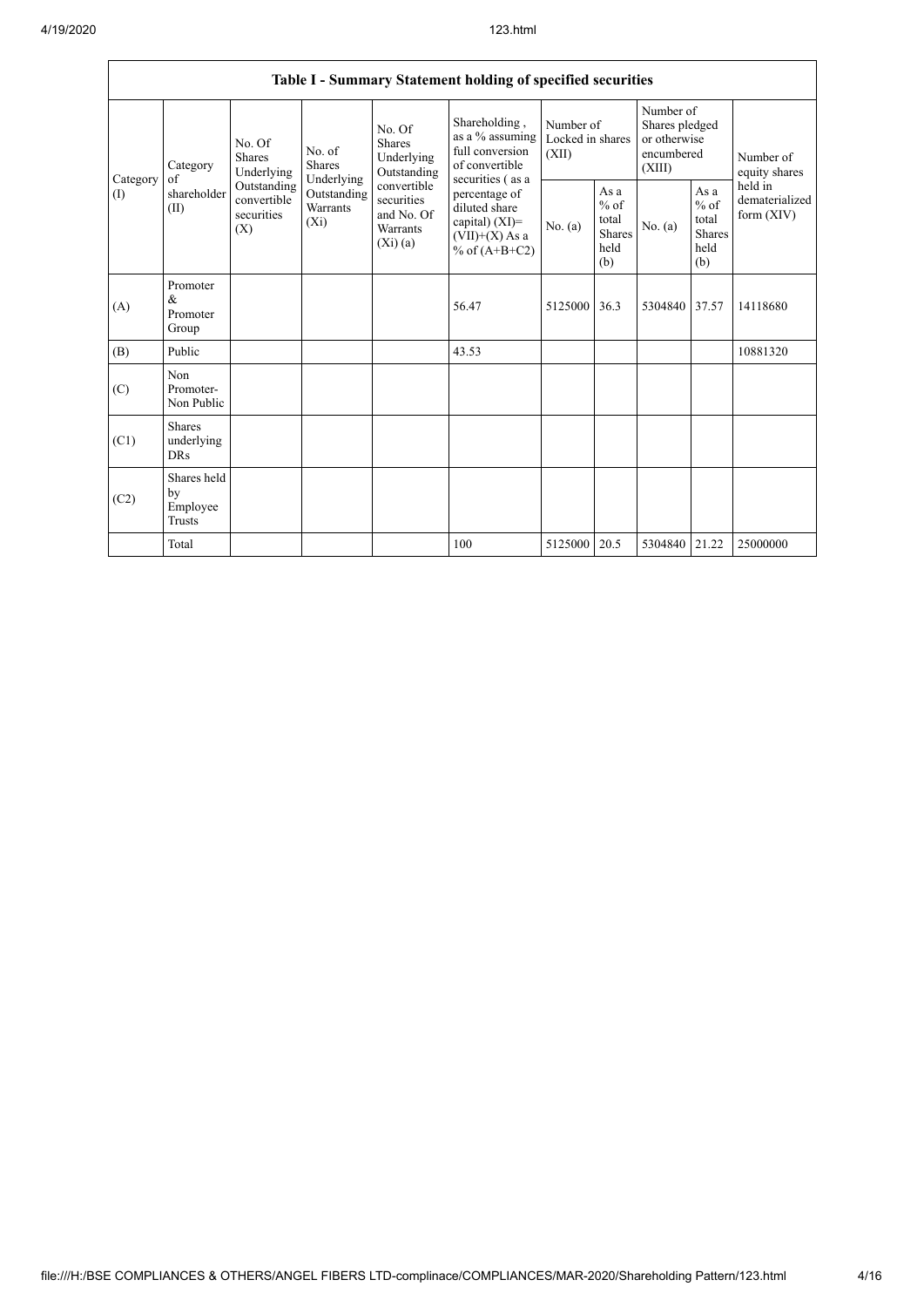$\mathsf{r}$ 

| Table II - Statement showing shareholding pattern of the Promoter and Promoter Group           |                                                                                                                     |                         |                                   |                                 |                                    |                             |                                                      |                           |               |                                      |                           |
|------------------------------------------------------------------------------------------------|---------------------------------------------------------------------------------------------------------------------|-------------------------|-----------------------------------|---------------------------------|------------------------------------|-----------------------------|------------------------------------------------------|---------------------------|---------------|--------------------------------------|---------------------------|
|                                                                                                |                                                                                                                     |                         | No. of                            | No.<br>Of                       | No. Of                             | Total nos.                  | Shareholding<br>as a % of                            | class of securities (IX)  |               | Number of Voting Rights held in each |                           |
| Sr.                                                                                            | Category &<br>Name of the<br>Shareholders (I)                                                                       | Nos. Of<br>shareholders | fully paid<br>up equity<br>shares | Partly<br>paid-<br>up           | shares<br>underlying<br>Depository | shares<br>held<br>$(VII) =$ | total no. of<br>shares<br>(calculated as             | No of Voting (XIV) Rights |               |                                      | Total<br>as a %<br>of     |
|                                                                                                |                                                                                                                     | (III)                   | held $(IV)$                       | equity<br>shares<br>held<br>(V) | Receipts<br>(VI)                   | $(IV)$ +<br>$(V)+(VI)$      | per SCRR,<br>1957) (VIII)<br>As a % of<br>$(A+B+C2)$ | Class eg:<br>X            | Class<br>eg:y | Total                                | Total<br>Voting<br>rights |
| A                                                                                              | Table II - Statement showing shareholding pattern of the Promoter and Promoter Group                                |                         |                                   |                                 |                                    |                             |                                                      |                           |               |                                      |                           |
| (1)                                                                                            | Indian                                                                                                              |                         |                                   |                                 |                                    |                             |                                                      |                           |               |                                      |                           |
| (a)                                                                                            | Individuals/Hindu<br>undivided Family                                                                               | $\overline{c}$          | 14118680                          |                                 |                                    | 14118680                    | 56.47                                                | 14118680                  |               | 14118680                             | 56.47                     |
| Sub-Total<br>(A)(1)                                                                            |                                                                                                                     | $\overline{2}$          | 14118680                          |                                 |                                    | 14118680                    | 56.47                                                | 14118680                  |               | 14118680                             | 56.47                     |
| (2)                                                                                            | Foreign                                                                                                             |                         |                                   |                                 |                                    |                             |                                                      |                           |               |                                      |                           |
| Total<br>Shareholding<br>of Promoter<br>and<br>Promoter<br>Group $(A)=$<br>$(A)(1)+(A)$<br>(2) |                                                                                                                     | $\overline{c}$          | 14118680                          |                                 |                                    | 14118680                    | 56.47                                                | 14118680                  |               | 14118680                             | 56.47                     |
| $\, {\bf B}$                                                                                   | Table III - Statement showing shareholding pattern of the Public shareholder                                        |                         |                                   |                                 |                                    |                             |                                                      |                           |               |                                      |                           |
| (1)                                                                                            | Institutions                                                                                                        |                         |                                   |                                 |                                    |                             |                                                      |                           |               |                                      |                           |
| (3)                                                                                            | Non-institutions                                                                                                    |                         |                                   |                                 |                                    |                             |                                                      |                           |               |                                      |                           |
| (a(i))                                                                                         | Individuals -<br>i.Individual<br>shareholders<br>holding nominal<br>share capital up<br>to Rs. 2 lakhs.             | 284                     | 1716000                           |                                 |                                    | 1716000                     | 6.86                                                 | 1716000                   |               | 1716000                              | 6.86                      |
| (a(ii))                                                                                        | Individuals - ii.<br>Individual<br>shareholders<br>holding nominal<br>share capital in<br>excess of Rs. 2<br>lakhs. | 33                      | 8337320                           |                                 |                                    | 8337320                     | 33.35                                                | 8337320                   |               | 8337320                              | 33.35                     |
| (e)                                                                                            | Any Other<br>(specify)                                                                                              | 35                      | 828000                            |                                 |                                    | 828000                      | 3.31                                                 | 828000                    |               | 828000                               | 3.31                      |
| Sub-Total<br>(B)(3)                                                                            |                                                                                                                     | 352                     | 10881320                          |                                 |                                    | 10881320                    | 43.53                                                | 10881320                  |               | 10881320                             | 43.53                     |
| <b>Total Public</b><br>Shareholding<br>$(B)=(B)(1)+$<br>$(B)(2)+(B)$<br>(3)                    |                                                                                                                     | 352                     | 10881320                          |                                 |                                    | 10881320                    | 43.53                                                | 10881320                  |               | 10881320                             | 43.53                     |
| $\mathbf C$                                                                                    | Table IV - Statement showing shareholding pattern of the Non Promoter- Non Public shareholder                       |                         |                                   |                                 |                                    |                             |                                                      |                           |               |                                      |                           |
| Total (<br>$A+B+C2$ )                                                                          |                                                                                                                     | 354                     | 25000000                          |                                 |                                    | 25000000                    | 100                                                  | 25000000                  |               | 25000000                             | 100                       |
| Total<br>$(A+B+C)$                                                                             |                                                                                                                     | 354                     | 25000000                          |                                 |                                    | 25000000                    | 100                                                  | 25000000                  |               | 25000000                             | 100                       |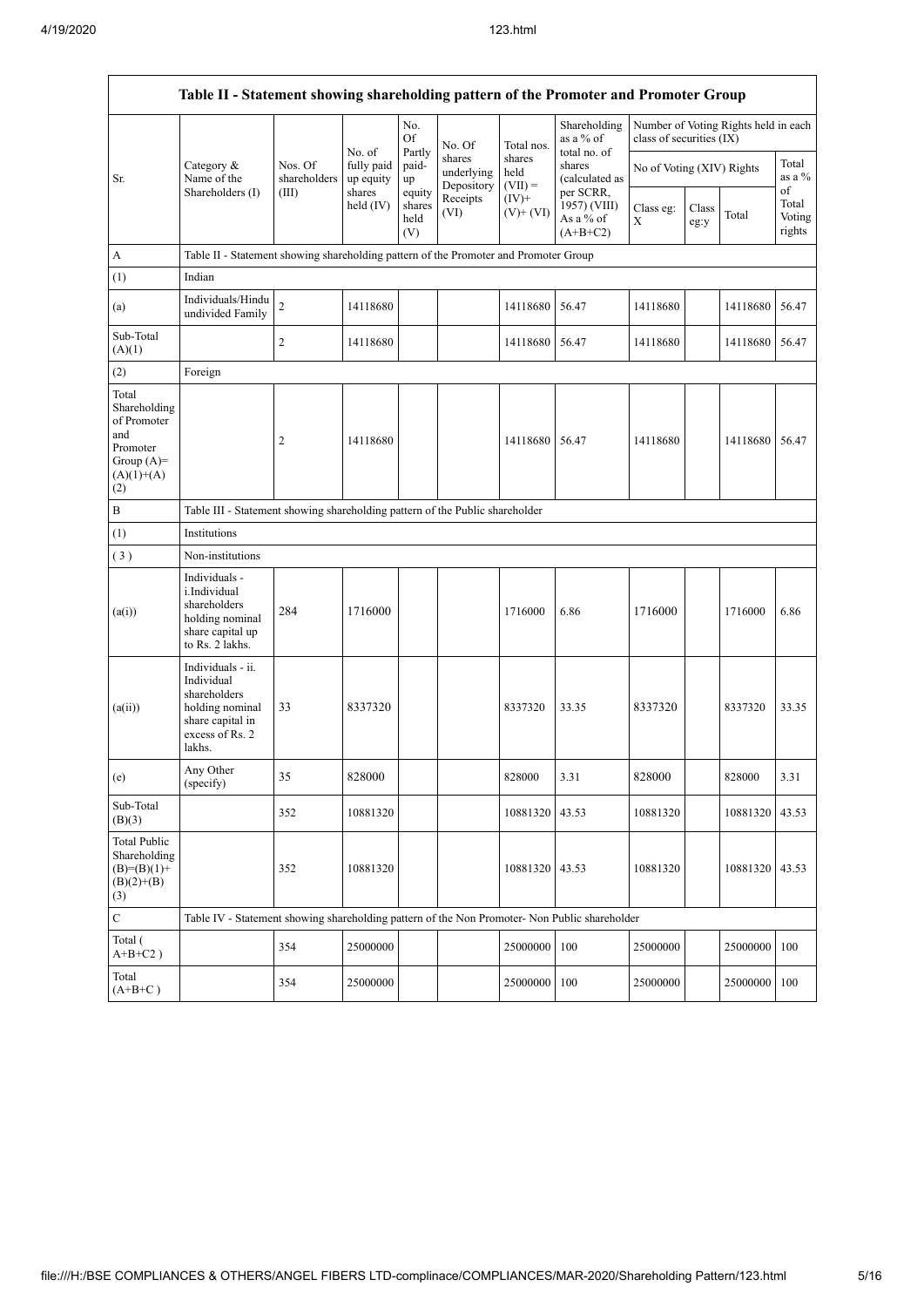$\overline{1}$ 

|                                                                                             |                                                 |                                       |                                                           | Table II - Statement showing shareholding pattern of the Promoter and Promoter Group          |                                        |                                                         |                                                                     |                                                  |                                           |  |
|---------------------------------------------------------------------------------------------|-------------------------------------------------|---------------------------------------|-----------------------------------------------------------|-----------------------------------------------------------------------------------------------|----------------------------------------|---------------------------------------------------------|---------------------------------------------------------------------|--------------------------------------------------|-------------------------------------------|--|
|                                                                                             | No. Of<br><b>Shares</b><br>Underlying           | No. of<br><b>Shares</b><br>Underlying | No. Of Shares<br>Underlying<br>Outstanding<br>convertible | Shareholding, as a %<br>assuming full<br>conversion of<br>convertible securities              | Number of<br>Locked in shares<br>(XII) |                                                         | Number of<br>Shares pledged<br>or otherwise<br>encumbered<br>(XIII) |                                                  | Number of<br>equity shares                |  |
| Sr.                                                                                         | Outstanding<br>convertible<br>securities<br>(X) | Outstanding<br>Warrants<br>$(X_i)$    | securities and<br>No. Of<br>Warrants (Xi)<br>(a)          | (as a percentage of<br>diluted share capital)<br>$(XI) = (VII)+(X) As a$<br>% of $(A+B+C2)$   | No. $(a)$                              | As a<br>$%$ of<br>total<br><b>Shares</b><br>held<br>(b) | No. (a)                                                             | As a<br>$%$ of<br>total<br>Shares<br>held<br>(b) | held in<br>dematerialized<br>form $(XIV)$ |  |
| A                                                                                           |                                                 |                                       |                                                           | Table II - Statement showing shareholding pattern of the Promoter and Promoter Group          |                                        |                                                         |                                                                     |                                                  |                                           |  |
| (1)                                                                                         | Indian                                          |                                       |                                                           |                                                                                               |                                        |                                                         |                                                                     |                                                  |                                           |  |
| (a)                                                                                         |                                                 |                                       |                                                           | 56.47                                                                                         | 5125000                                | 36.3                                                    | 5304840                                                             | 37.57                                            | 14118680                                  |  |
| Sub-Total (A)<br>(1)                                                                        |                                                 |                                       |                                                           | 56.47                                                                                         | 5125000                                | 36.3                                                    | 5304840 37.57                                                       |                                                  | 14118680                                  |  |
| (2)                                                                                         | Foreign                                         |                                       |                                                           |                                                                                               |                                        |                                                         |                                                                     |                                                  |                                           |  |
| Total<br>Shareholding<br>of Promoter<br>and Promoter<br>Group $(A)=$<br>$(A)(1)+(A)$<br>(2) |                                                 |                                       |                                                           | 56.47                                                                                         | 5125000                                | 36.3                                                    | 5304840 37.57                                                       |                                                  | 14118680                                  |  |
| B                                                                                           |                                                 |                                       |                                                           | Table III - Statement showing shareholding pattern of the Public shareholder                  |                                        |                                                         |                                                                     |                                                  |                                           |  |
| (1)                                                                                         | Institutions                                    |                                       |                                                           |                                                                                               |                                        |                                                         |                                                                     |                                                  |                                           |  |
| (3)                                                                                         | Non-institutions                                |                                       |                                                           |                                                                                               |                                        |                                                         |                                                                     |                                                  |                                           |  |
| (a(i))                                                                                      |                                                 |                                       |                                                           | 6.86                                                                                          |                                        |                                                         |                                                                     |                                                  | 1716000                                   |  |
| (a(ii))                                                                                     |                                                 |                                       |                                                           | 33.35                                                                                         |                                        |                                                         |                                                                     |                                                  | 8337320                                   |  |
| (e)                                                                                         |                                                 |                                       |                                                           | 3.31                                                                                          |                                        |                                                         |                                                                     |                                                  | 828000                                    |  |
| Sub-Total (B)<br>(3)                                                                        |                                                 |                                       |                                                           | 43.53                                                                                         |                                        |                                                         |                                                                     |                                                  | 10881320                                  |  |
| <b>Total Public</b><br>Shareholding<br>$(B)= (B)(1) +$<br>$(B)(2)+(B)(3)$                   |                                                 |                                       |                                                           | 43.53                                                                                         |                                        |                                                         |                                                                     |                                                  | 10881320                                  |  |
| $\mathbf C$                                                                                 |                                                 |                                       |                                                           | Table IV - Statement showing shareholding pattern of the Non Promoter- Non Public shareholder |                                        |                                                         |                                                                     |                                                  |                                           |  |
| Total (<br>$A+B+C2$ )                                                                       |                                                 |                                       |                                                           | 100                                                                                           | 5125000                                | 20.5                                                    |                                                                     |                                                  | 25000000                                  |  |
| Total<br>$(A+B+C)$                                                                          |                                                 |                                       |                                                           | 100                                                                                           | 5125000                                | 20.5                                                    | 5304840 21.22                                                       |                                                  | 25000000                                  |  |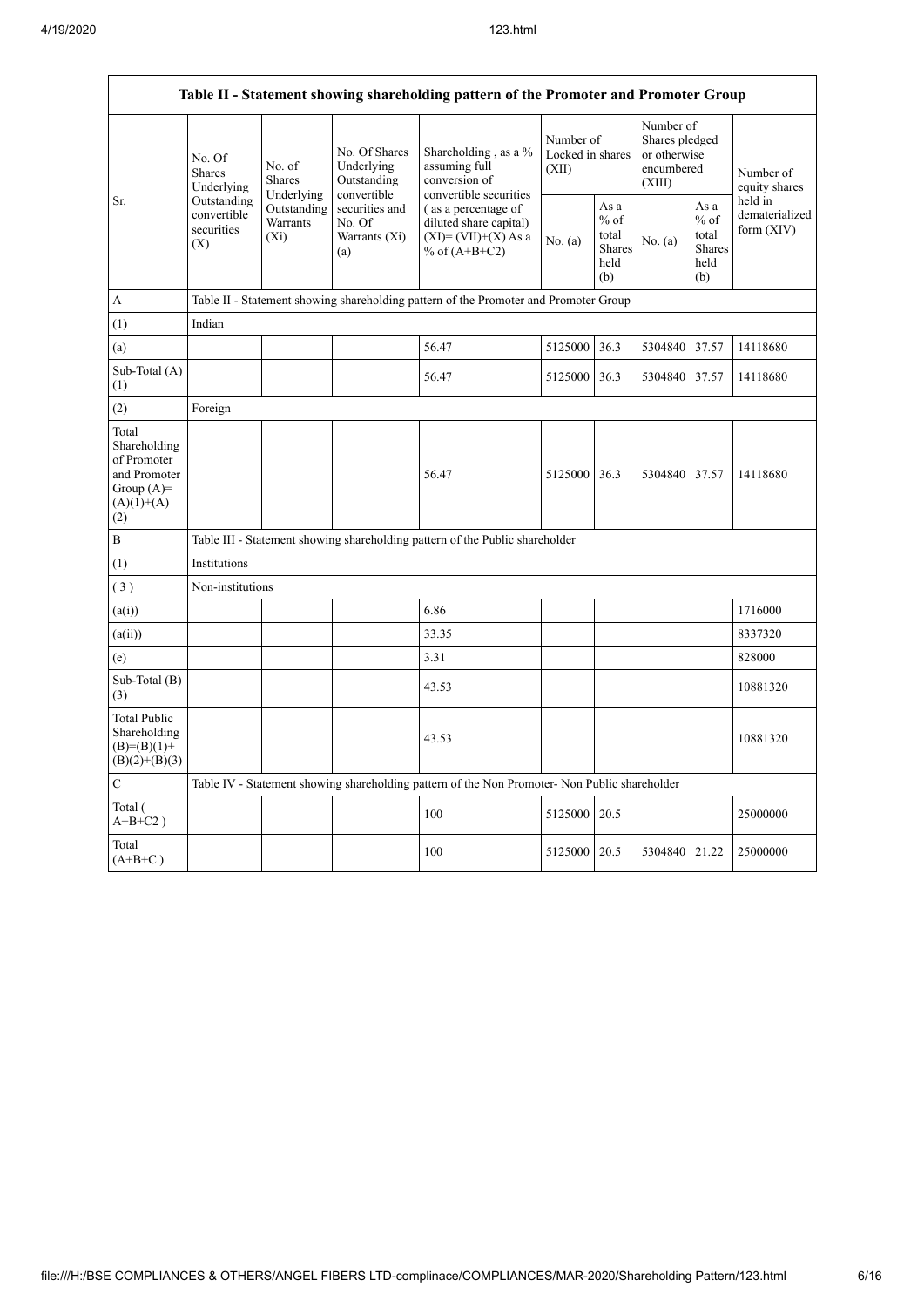| Individuals/Hindu undivided Family                                                                                                                                                       |                                                               |                                |                       |  |  |  |  |  |  |  |  |
|------------------------------------------------------------------------------------------------------------------------------------------------------------------------------------------|---------------------------------------------------------------|--------------------------------|-----------------------|--|--|--|--|--|--|--|--|
| Searial No.                                                                                                                                                                              | $\mathbf{1}$                                                  | $\overline{c}$                 |                       |  |  |  |  |  |  |  |  |
| Name of the<br>Shareholders (I)                                                                                                                                                          | ASHOK MAVJIBHAI DUDHAGARA                                     | PRAFULABEN ASHOKBHAI DUDHAGARA | Click here to go back |  |  |  |  |  |  |  |  |
| PAN (II)                                                                                                                                                                                 | ABOPD8014N                                                    | ALVPD2533P                     | Total                 |  |  |  |  |  |  |  |  |
| No. of fully paid<br>up equity shares<br>held (IV)                                                                                                                                       | 11462320                                                      | 2656360                        | 14118680              |  |  |  |  |  |  |  |  |
| No. Of Partly paid-<br>up equity shares<br>held(V)                                                                                                                                       |                                                               |                                |                       |  |  |  |  |  |  |  |  |
| No. Of shares<br>underlying<br>Depository<br>Receipts (VI)                                                                                                                               |                                                               |                                |                       |  |  |  |  |  |  |  |  |
| Total nos. shares<br>held $(VII) = (IV) +$<br>$(V)$ + $(VI)$                                                                                                                             | 11462320                                                      | 2656360                        | 14118680              |  |  |  |  |  |  |  |  |
| Shareholding as a<br>% of total no. of<br>shares (calculated<br>as per SCRR,<br>1957) (VIII) As a<br>% of $(A+B+C2)$                                                                     | 45.85                                                         | 10.63                          | 56.47                 |  |  |  |  |  |  |  |  |
|                                                                                                                                                                                          | Number of Voting Rights held in each class of securities (IX) |                                |                       |  |  |  |  |  |  |  |  |
| Class eg:X                                                                                                                                                                               | 11462320                                                      | 2656360                        | 14118680              |  |  |  |  |  |  |  |  |
| Class eg:y                                                                                                                                                                               |                                                               |                                |                       |  |  |  |  |  |  |  |  |
| Total                                                                                                                                                                                    | 11462320                                                      | 2656360                        | 14118680              |  |  |  |  |  |  |  |  |
| Total as a % of<br><b>Total Voting rights</b>                                                                                                                                            | 45.85                                                         | 10.63                          | 56.47                 |  |  |  |  |  |  |  |  |
| No. Of Shares<br>Underlying<br>Outstanding<br>convertible<br>securities (X)                                                                                                              |                                                               |                                |                       |  |  |  |  |  |  |  |  |
| No. of Shares<br>Underlying<br>Outstanding<br>Warrants (Xi)                                                                                                                              |                                                               |                                |                       |  |  |  |  |  |  |  |  |
| No. Of Shares<br>Underlying<br>Outstanding<br>convertible<br>securities and No.<br>Of Warrants (Xi)<br>(a)                                                                               |                                                               |                                |                       |  |  |  |  |  |  |  |  |
| Shareholding, as a<br>% assuming full<br>conversion of<br>convertible<br>securities (as a<br>percentage of<br>diluted share<br>capital) (XI)=<br>$(VII)+(Xi)(a)$ As a<br>% of $(A+B+C2)$ | 45.85                                                         | 10.63                          | 56.47                 |  |  |  |  |  |  |  |  |
| Number of Locked in shares (XII)                                                                                                                                                         |                                                               |                                |                       |  |  |  |  |  |  |  |  |
| No. (a)                                                                                                                                                                                  | 5000000                                                       | 125000                         | 5125000               |  |  |  |  |  |  |  |  |
| As a % of total<br>Shares held (b)                                                                                                                                                       | 43.62                                                         | 4.71                           | 36.3                  |  |  |  |  |  |  |  |  |
|                                                                                                                                                                                          | Number of Shares pledged or otherwise encumbered (XIII)       |                                |                       |  |  |  |  |  |  |  |  |
| No. (a)                                                                                                                                                                                  | 4695480                                                       | 609360                         | 5304840               |  |  |  |  |  |  |  |  |
| As a % of total<br>Shares held (b)                                                                                                                                                       | 40.96                                                         | 22.94                          | 37.57                 |  |  |  |  |  |  |  |  |
| Number of equity<br>shares held in<br>dematerialized<br>form (XIV)                                                                                                                       | 11462320                                                      | 2656360                        | 14118680              |  |  |  |  |  |  |  |  |
| Reason for not providing PAN                                                                                                                                                             |                                                               |                                |                       |  |  |  |  |  |  |  |  |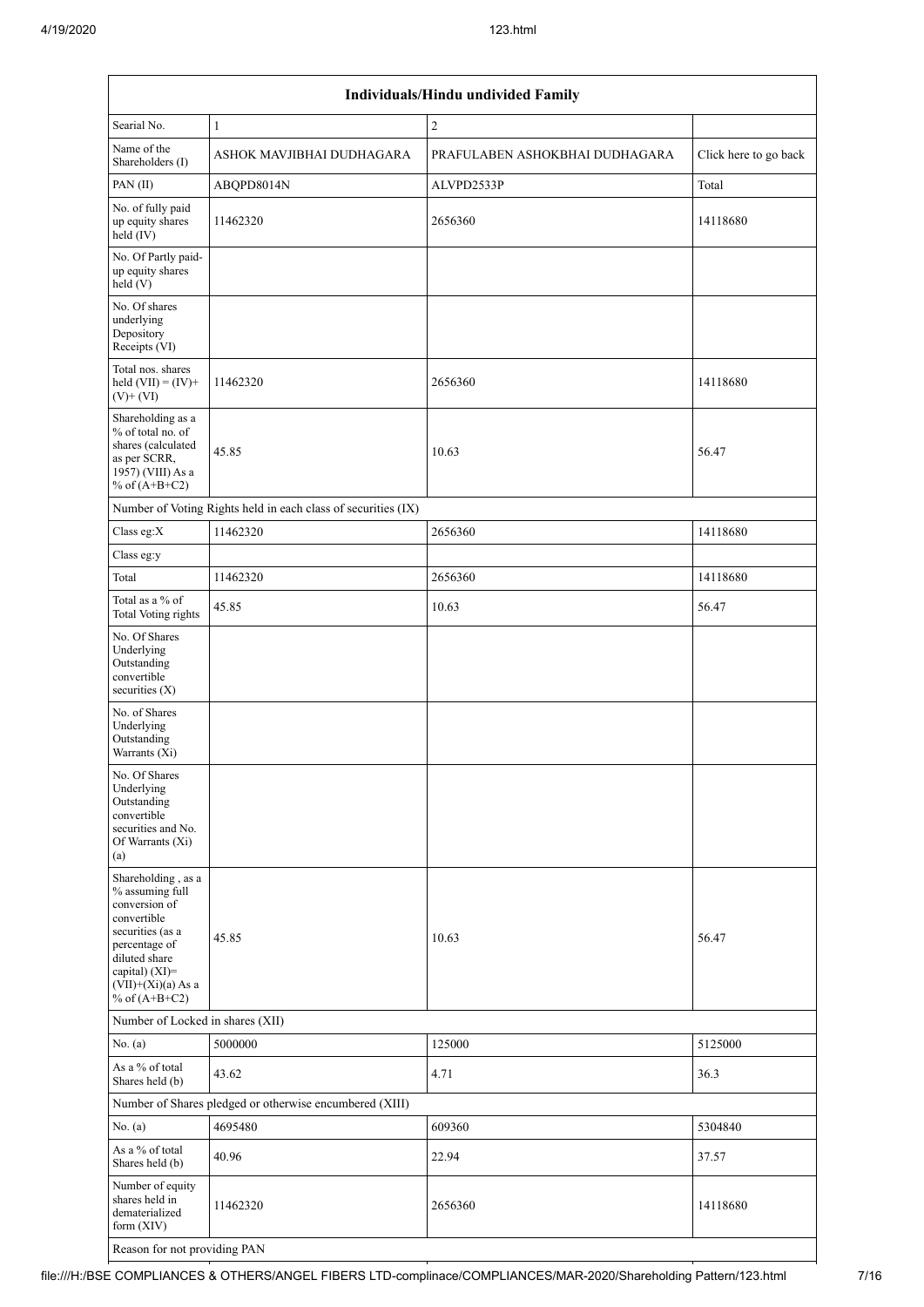| Reason for not<br>providing PAN |  |  |
|---------------------------------|--|--|
| Shareholder type                |  |  |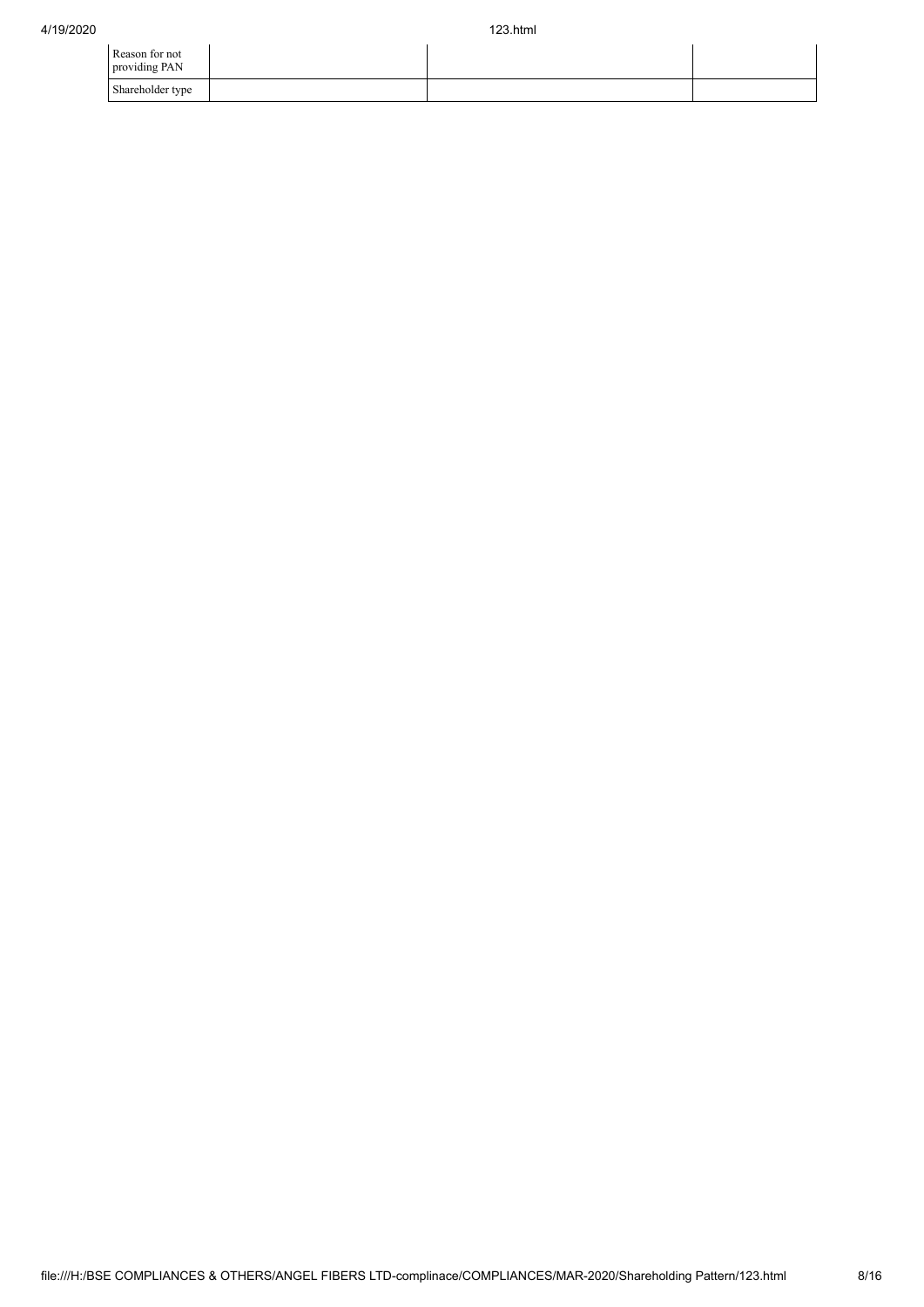| Individuals - ii. Individual shareholders holding nominal share capital in excess of Rs. 2 lakhs.                                                                                            |                                                |                                                               |                                               |                                                     |                                                   |                                                        |                             |  |  |  |
|----------------------------------------------------------------------------------------------------------------------------------------------------------------------------------------------|------------------------------------------------|---------------------------------------------------------------|-----------------------------------------------|-----------------------------------------------------|---------------------------------------------------|--------------------------------------------------------|-----------------------------|--|--|--|
| Searial No.                                                                                                                                                                                  | $\mathbf{1}$                                   | $\overline{2}$                                                | 3                                             | $\overline{4}$                                      | 5                                                 | $\sqrt{6}$                                             | $\boldsymbol{7}$            |  |  |  |
| Name of the<br>Shareholders<br>(1)                                                                                                                                                           | <b>ANKUR</b><br><b>BAKULESH</b><br><b>JANI</b> | <b>BHANDERI</b><br><b>BHARGAV</b><br><b>KALUBHAI</b>          | <b>DAXA</b><br>MAHESHBHAI<br><b>PANSURIYA</b> | <b>HARISH</b><br><b>POPATBHAI</b><br><b>TRIVEDI</b> | <b>HASMUKH</b><br>VASHRAMBHAI<br><b>PANSURIYA</b> | <b>HASMUKHBHAI</b><br><b>CHUNILAL</b><br><b>PARMAR</b> | K CHANDRA<br><b>PRAKASH</b> |  |  |  |
| PAN(II)                                                                                                                                                                                      | AYAPJ8250F                                     | AJWPB1024A                                                    | BNSPP3503M                                    | AAZPT5651R                                          | AULPP6479P                                        | BHSPP9158E                                             | AECPC2801D                  |  |  |  |
| No. of fully<br>paid up equity<br>shares held<br>(IV)                                                                                                                                        | 499320                                         | 332000                                                        | 292000                                        | 500000                                              | 984000                                            | 272000                                                 | 536000                      |  |  |  |
| No. Of Partly<br>paid-up equity<br>shares held<br>(V)                                                                                                                                        |                                                |                                                               |                                               |                                                     |                                                   |                                                        |                             |  |  |  |
| No. Of shares<br>underlying<br>Depository<br>Receipts (VI)                                                                                                                                   |                                                |                                                               |                                               |                                                     |                                                   |                                                        |                             |  |  |  |
| Total nos.<br>shares held<br>$(VII) = (IV) +$<br>$(V) + (VI)$                                                                                                                                | 499320                                         | 332000                                                        | 292000                                        | 500000                                              | 984000                                            | 272000                                                 | 536000                      |  |  |  |
| Shareholding<br>as a % of total<br>no. of shares<br>(calculated as<br>per SCRR,<br>1957) (VIII)<br>As a % of<br>$(A+B+C2)$                                                                   | 2                                              | 1.33                                                          | 1.17                                          | $\overline{c}$                                      | 3.94                                              | 1.09                                                   | 2.14                        |  |  |  |
|                                                                                                                                                                                              |                                                | Number of Voting Rights held in each class of securities (IX) |                                               |                                                     |                                                   |                                                        |                             |  |  |  |
| Class eg: X                                                                                                                                                                                  | 499320                                         | 332000                                                        | 292000                                        | 500000                                              | 984000                                            | 272000                                                 | 536000                      |  |  |  |
| Class eg:y                                                                                                                                                                                   |                                                |                                                               |                                               |                                                     |                                                   |                                                        |                             |  |  |  |
| Total                                                                                                                                                                                        | 499320                                         | 332000                                                        | 292000                                        | 500000                                              | 984000                                            | 272000                                                 | 536000                      |  |  |  |
| Total as a % of<br><b>Total Voting</b><br>rights                                                                                                                                             | 2                                              | 1.33                                                          | 1.17                                          | $\boldsymbol{2}$                                    | 3.94                                              | 1.09                                                   | 2.14                        |  |  |  |
| No. Of Shares<br>Underlying<br>Outstanding<br>convertible<br>securities (X)                                                                                                                  |                                                |                                                               |                                               |                                                     |                                                   |                                                        |                             |  |  |  |
| No. of Shares<br>Underlying<br>Outstanding<br>Warrants (Xi)                                                                                                                                  |                                                |                                                               |                                               |                                                     |                                                   |                                                        |                             |  |  |  |
| No. Of Shares<br>Underlying<br>Outstanding<br>convertible<br>securities and<br>No. Of<br>Warrants (Xi)<br>(a)                                                                                |                                                |                                                               |                                               |                                                     |                                                   |                                                        |                             |  |  |  |
| Shareholding,<br>as a %<br>assuming full<br>conversion of<br>convertible<br>securities (as a<br>percentage of<br>diluted share<br>capital) (XI)=<br>$(VII)+(X)$ As a<br>$%$ of<br>$(A+B+C2)$ | $\overline{c}$                                 | 1.33                                                          | 1.17                                          | $\overline{c}$                                      | 3.94                                              | 1.09                                                   | 2.14                        |  |  |  |
|                                                                                                                                                                                              | Number of Locked in shares (XII)               |                                                               |                                               |                                                     |                                                   |                                                        |                             |  |  |  |
| No. (a)                                                                                                                                                                                      |                                                |                                                               |                                               |                                                     |                                                   |                                                        |                             |  |  |  |
| As a % of total<br>Shares held (b)                                                                                                                                                           |                                                |                                                               |                                               |                                                     |                                                   |                                                        |                             |  |  |  |
| Number of<br>equity shares                                                                                                                                                                   | 499320                                         | 332000                                                        | 292000                                        | 500000                                              | 984000                                            | 272000                                                 | 536000                      |  |  |  |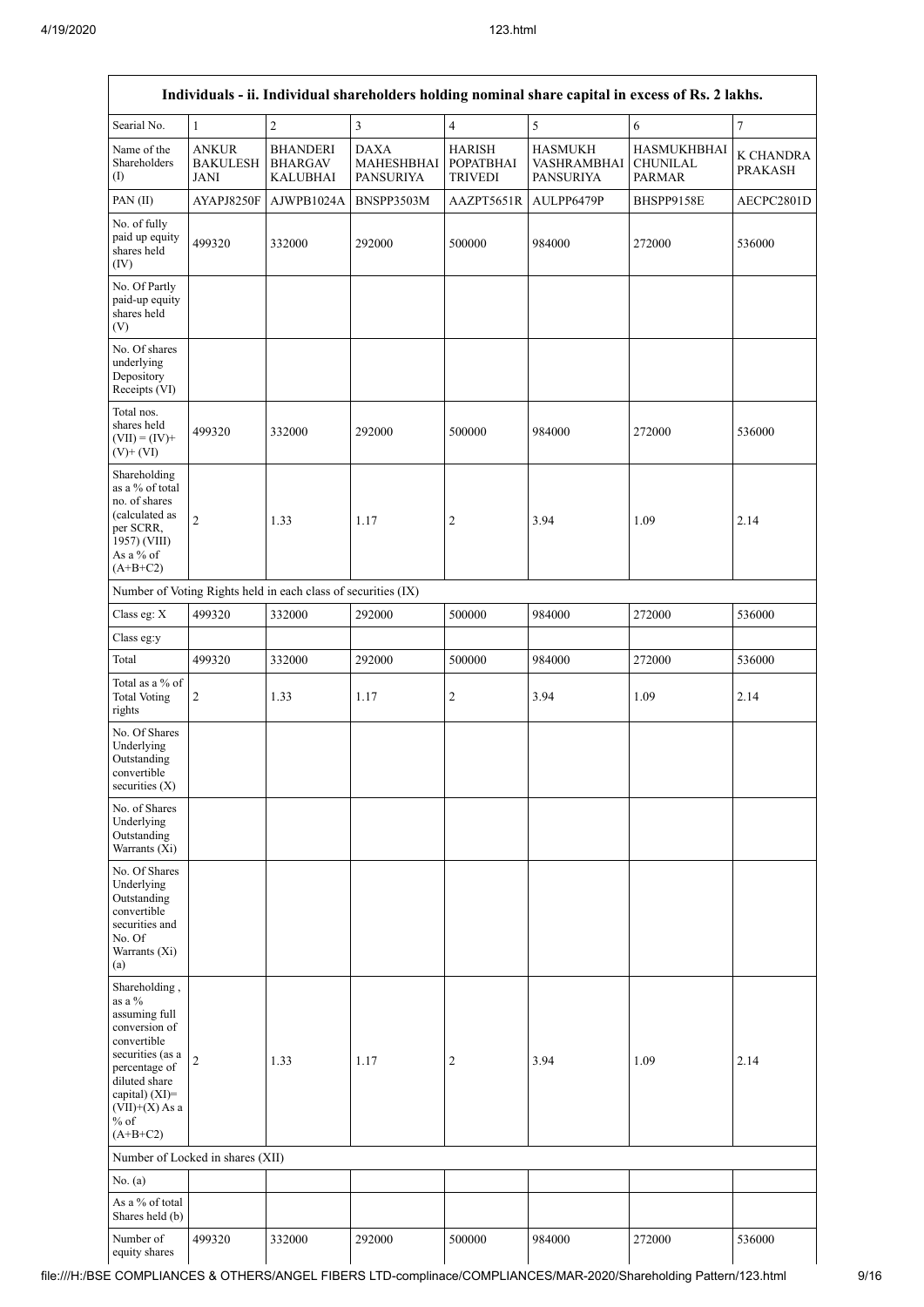| held in<br>dematerialized<br>form $(XIV)$ |  |  |  |  |  |  |  |  |  |  |
|-------------------------------------------|--|--|--|--|--|--|--|--|--|--|
| Reason for not providing PAN              |  |  |  |  |  |  |  |  |  |  |
| Reason for not<br>providing PAN           |  |  |  |  |  |  |  |  |  |  |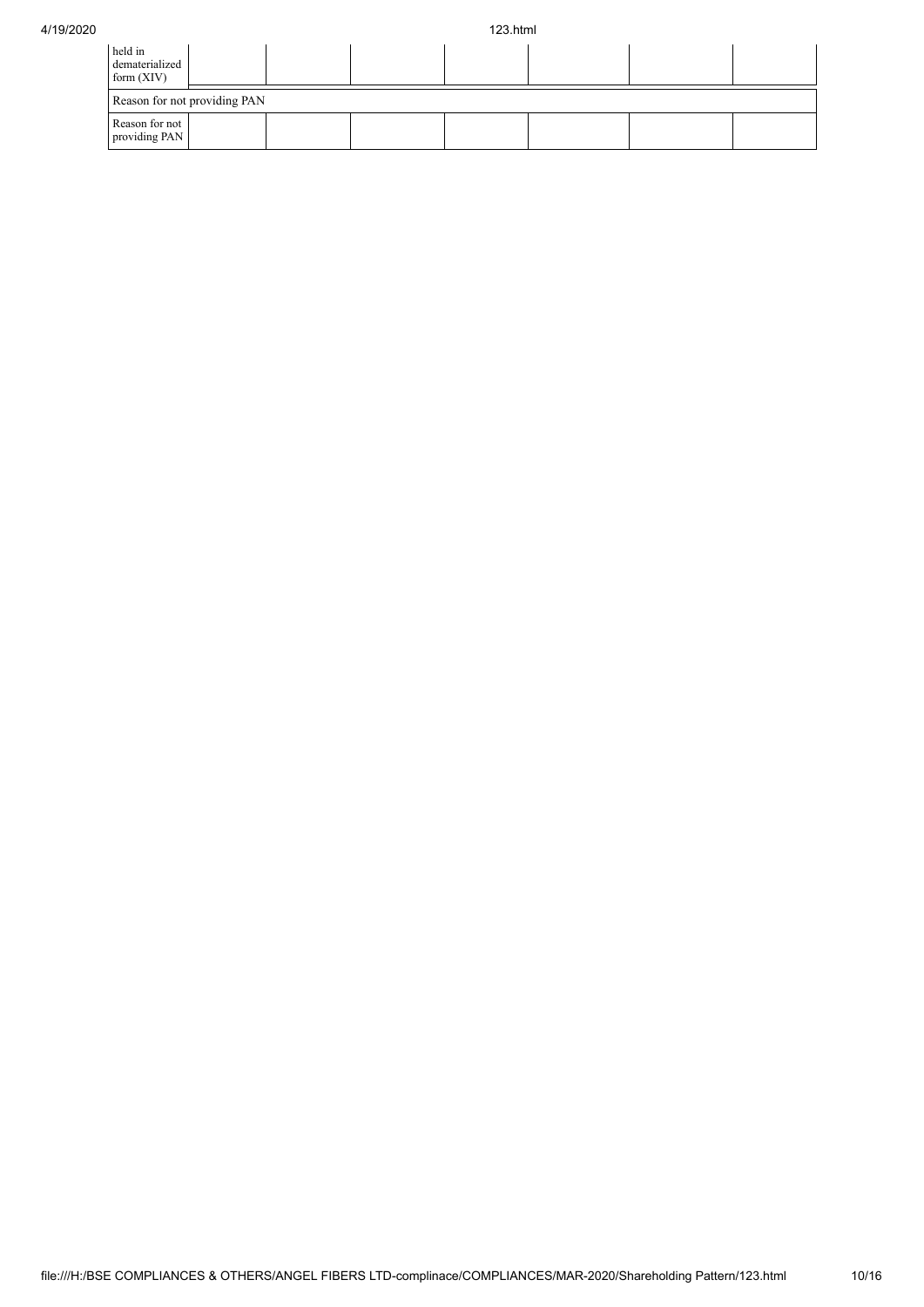$\Gamma$ 

| Individuals - ii. Individual shareholders holding nominal share capital in excess of Rs. 2 lakhs.                                                                                          |                                  |                                                               |                                                       |                                                 |                                               |                                                  |                                              |  |  |  |  |
|--------------------------------------------------------------------------------------------------------------------------------------------------------------------------------------------|----------------------------------|---------------------------------------------------------------|-------------------------------------------------------|-------------------------------------------------|-----------------------------------------------|--------------------------------------------------|----------------------------------------------|--|--|--|--|
| Searial No.                                                                                                                                                                                | $\,$ 8 $\,$                      | $\mathfrak{g}$                                                | $10\,$                                                | 11                                              | $12\,$                                        | 13                                               | 14                                           |  |  |  |  |
| Name of the<br>Shareholders<br>(1)                                                                                                                                                         | $\rm K$<br><b>SUNDARI</b>        | <b>KALUBHAI</b><br>MAKANBHAI<br><b>BHANDERI</b>               | <b>KANTILAL</b><br><b>GOPALBHAI</b><br><b>SAVALIA</b> | <b>KUNJAN</b><br><b>MAHENDRA</b><br><b>SHAH</b> | MAHESHBHAI<br>VASHRAMBHAI<br><b>PANSURIYA</b> | NARMADABEN<br><b>HASMUKH</b><br><b>PANSURIYA</b> | SHAILESHKUMAR<br>KALUBHAI<br><b>BHANDERI</b> |  |  |  |  |
| PAN(II)                                                                                                                                                                                    | BILPS9425F                       | ACNPB2061K                                                    | AOWPS0028J                                            | BBFPS4639L                                      | AULPP5786H                                    | BNWPP3929D                                       | AGGPB2861E                                   |  |  |  |  |
| No. of fully<br>paid up equity<br>shares held<br>(IV)                                                                                                                                      | 488000                           | 332000                                                        | 900000                                                | 466000                                          | 900000                                        | 336000                                           | 332000                                       |  |  |  |  |
| No. Of Partly<br>paid-up equity<br>shares held<br>(V)                                                                                                                                      |                                  |                                                               |                                                       |                                                 |                                               |                                                  |                                              |  |  |  |  |
| No. Of shares<br>underlying<br>Depository<br>Receipts (VI)                                                                                                                                 |                                  |                                                               |                                                       |                                                 |                                               |                                                  |                                              |  |  |  |  |
| Total nos.<br>shares held<br>$(VII) = (IV) +$<br>$(V)+(VI)$                                                                                                                                | 488000                           | 332000                                                        | 900000                                                | 466000                                          | 900000                                        | 336000                                           | 332000                                       |  |  |  |  |
| Shareholding<br>as a % of total<br>no. of shares<br>(calculated as<br>per SCRR,<br>1957) (VIII)<br>As a % of<br>$(A+B+C2)$                                                                 | 1.95                             | 1.33                                                          | 3.6                                                   | 1.86                                            | 3.6                                           | 1.34                                             | 1.33                                         |  |  |  |  |
|                                                                                                                                                                                            |                                  | Number of Voting Rights held in each class of securities (IX) |                                                       |                                                 |                                               |                                                  |                                              |  |  |  |  |
| Class eg: X                                                                                                                                                                                | 488000                           | 332000                                                        | 900000                                                | 466000                                          | 900000                                        | 336000                                           | 332000                                       |  |  |  |  |
| Class eg:y                                                                                                                                                                                 |                                  |                                                               |                                                       |                                                 |                                               |                                                  |                                              |  |  |  |  |
| Total                                                                                                                                                                                      | 488000                           | 332000                                                        | 900000                                                | 466000                                          | 900000                                        | 336000                                           | 332000                                       |  |  |  |  |
| Total as a %<br>of Total<br>Voting rights                                                                                                                                                  | 1.95                             | 1.33                                                          | 3.6                                                   | 1.86                                            | 3.6                                           | 1.34                                             | 1.33                                         |  |  |  |  |
| No. Of Shares<br>Underlying<br>Outstanding<br>convertible<br>securities $(X)$                                                                                                              |                                  |                                                               |                                                       |                                                 |                                               |                                                  |                                              |  |  |  |  |
| No. of Shares<br>Underlying<br>Outstanding<br>Warrants (Xi)                                                                                                                                |                                  |                                                               |                                                       |                                                 |                                               |                                                  |                                              |  |  |  |  |
| No. Of Shares<br>Underlying<br>Outstanding<br>convertible<br>securities and<br>No. Of<br>Warrants (Xi)<br>(a)                                                                              |                                  |                                                               |                                                       |                                                 |                                               |                                                  |                                              |  |  |  |  |
| Shareholding,<br>as a %<br>assuming full<br>conversion of<br>convertible<br>securities (as a<br>percentage of<br>diluted share<br>capital) (XI)=<br>$(VII)+(X)$ As<br>a % of<br>$(A+B+C2)$ | 1.95                             | 1.33                                                          | 3.6                                                   | 1.86                                            | 3.6                                           | 1.34                                             | 1.33                                         |  |  |  |  |
|                                                                                                                                                                                            | Number of Locked in shares (XII) |                                                               |                                                       |                                                 |                                               |                                                  |                                              |  |  |  |  |
| No. $(a)$                                                                                                                                                                                  |                                  |                                                               |                                                       |                                                 |                                               |                                                  |                                              |  |  |  |  |
| As a % of<br>total Shares<br>held (b)                                                                                                                                                      |                                  |                                                               |                                                       |                                                 |                                               |                                                  |                                              |  |  |  |  |
| Number of                                                                                                                                                                                  | 488000                           | 332000                                                        | 900000                                                | 466000                                          | 900000                                        | 336000                                           | 332000                                       |  |  |  |  |

 $\overline{\mathsf{L}}$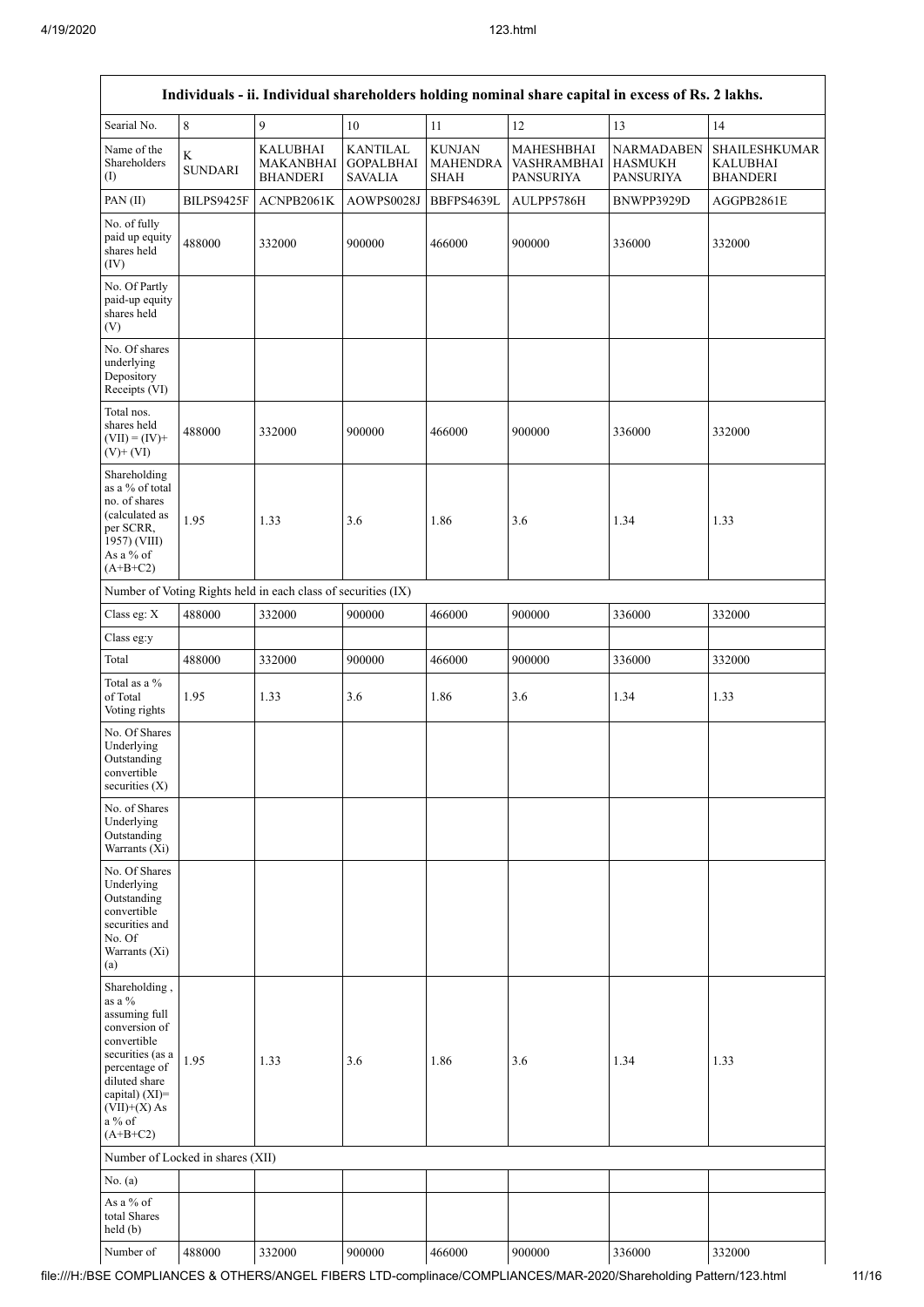| 4/19/2020 |                                                            |  |  |  | 123.html |  |  |  |
|-----------|------------------------------------------------------------|--|--|--|----------|--|--|--|
|           | equity shares<br>held in<br>dematerialized<br>form $(XIV)$ |  |  |  |          |  |  |  |
|           | Reason for not providing PAN                               |  |  |  |          |  |  |  |
|           | Reason for not<br>providing<br>PAN                         |  |  |  |          |  |  |  |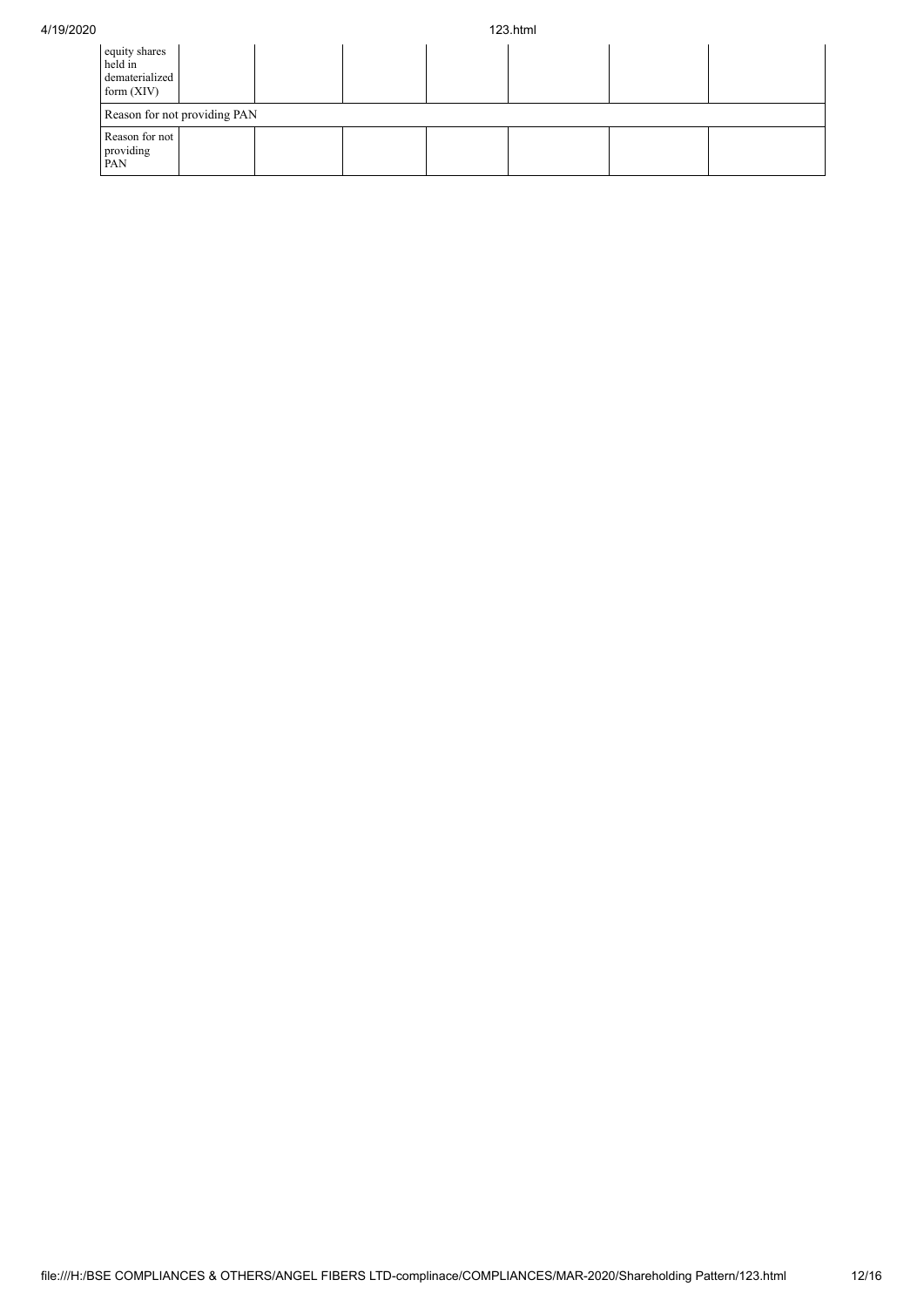$\mathsf{r}$ 

| Individuals - ii. Individual shareholders holding nominal share capital in excess of Rs. 2 lakhs.                                                                                     |                                                               |  |  |  |  |  |
|---------------------------------------------------------------------------------------------------------------------------------------------------------------------------------------|---------------------------------------------------------------|--|--|--|--|--|
| Searial No.                                                                                                                                                                           |                                                               |  |  |  |  |  |
| Name of the<br>Shareholders (I)                                                                                                                                                       | Click here to go back                                         |  |  |  |  |  |
| PAN(II)                                                                                                                                                                               | Total                                                         |  |  |  |  |  |
| No. of fully paid<br>up equity shares<br>held (IV)                                                                                                                                    | 7169320                                                       |  |  |  |  |  |
| No. Of Partly paid-<br>up equity shares<br>$\text{held}(V)$                                                                                                                           |                                                               |  |  |  |  |  |
| No. Of shares<br>underlying<br>Depository<br>Receipts (VI)                                                                                                                            |                                                               |  |  |  |  |  |
| Total nos. shares<br>held $(VII) = (IV) +$<br>$(V)$ + $(VI)$                                                                                                                          | 7169320                                                       |  |  |  |  |  |
| Shareholding as a<br>% of total no. of<br>shares (calculated<br>as per SCRR,<br>1957) (VIII) As a<br>% of $(A+B+C2)$                                                                  | 28.68                                                         |  |  |  |  |  |
|                                                                                                                                                                                       | Number of Voting Rights held in each class of securities (IX) |  |  |  |  |  |
| Class eg: X                                                                                                                                                                           | 7169320                                                       |  |  |  |  |  |
| Class eg:y                                                                                                                                                                            |                                                               |  |  |  |  |  |
| Total                                                                                                                                                                                 | 7169320                                                       |  |  |  |  |  |
| Total as a % of<br><b>Total Voting rights</b>                                                                                                                                         | 28.68                                                         |  |  |  |  |  |
| No. Of Shares<br>Underlying<br>Outstanding<br>convertible<br>securities (X)                                                                                                           |                                                               |  |  |  |  |  |
| No. of Shares<br>Underlying<br>Outstanding<br>Warrants (Xi)                                                                                                                           |                                                               |  |  |  |  |  |
| No. Of Shares<br>Underlying<br>Outstanding<br>convertible<br>securities and No.<br>Of Warrants (Xi)<br>(a)                                                                            |                                                               |  |  |  |  |  |
| Shareholding , as a<br>% assuming full<br>conversion of<br>convertible<br>securities (as a<br>percentage of<br>diluted share<br>capital) (XI)=<br>$(VII)+(X)$ As a %<br>of $(A+B+C2)$ | 28.68                                                         |  |  |  |  |  |
| Number of Locked in shares (XII)                                                                                                                                                      |                                                               |  |  |  |  |  |
| No. (a)                                                                                                                                                                               |                                                               |  |  |  |  |  |
| As a % of total<br>Shares held (b)                                                                                                                                                    |                                                               |  |  |  |  |  |
| Number of equity<br>shares held in<br>dematerialized<br>form (XIV)                                                                                                                    | 7169320                                                       |  |  |  |  |  |
| Reason for not providing PAN                                                                                                                                                          |                                                               |  |  |  |  |  |
| Reason for not<br>providing PAN                                                                                                                                                       |                                                               |  |  |  |  |  |

 $\overline{\phantom{a}}$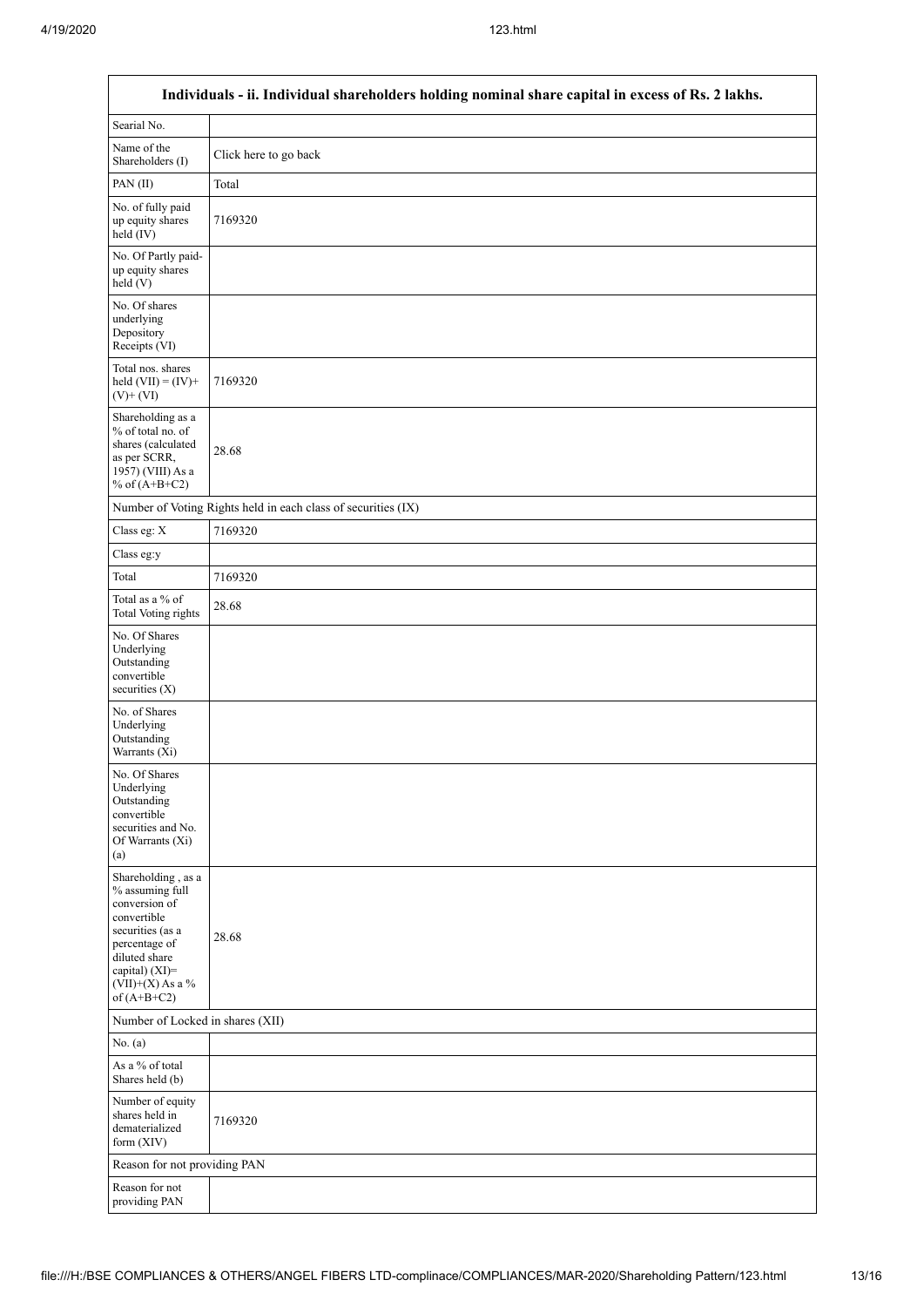| Any Other (specify)                                                                                                                                                                  |                                                               |                     |            |                              |                            |                          |  |  |  |  |
|--------------------------------------------------------------------------------------------------------------------------------------------------------------------------------------|---------------------------------------------------------------|---------------------|------------|------------------------------|----------------------------|--------------------------|--|--|--|--|
| Searial No.                                                                                                                                                                          | $\mathbf{1}$                                                  | $\overline{2}$      | 3          | $\overline{4}$               | 5                          |                          |  |  |  |  |
| Category                                                                                                                                                                             | <b>Bodies Corporate</b>                                       | Clearing<br>Members | <b>HUF</b> | Non-Resident Indian<br>(NRI) | <b>Bodies</b><br>Corporate |                          |  |  |  |  |
| Category / More<br>than 1 percentage                                                                                                                                                 | More than 1 percentage of<br>shareholding                     | Category            | Category   | Category                     | Category                   |                          |  |  |  |  |
| Name of the<br>Shareholders (I)                                                                                                                                                      | IL And FS Securities Services<br>Limited                      |                     |            |                              |                            | Click here to go<br>back |  |  |  |  |
| PAN (II)                                                                                                                                                                             | AABCI5580K                                                    |                     |            |                              |                            | Total                    |  |  |  |  |
| No. of the<br>Shareholders (I)                                                                                                                                                       | 1                                                             | 4                   | 21         | 3                            | $\tau$                     | 35                       |  |  |  |  |
| No. of fully paid<br>up equity shares<br>held (IV)                                                                                                                                   | 300000                                                        | 20000               | 248000     | 12000                        | 548000                     | 828000                   |  |  |  |  |
| No. Of Partly paid-<br>up equity shares<br>held(V)                                                                                                                                   |                                                               |                     |            |                              |                            |                          |  |  |  |  |
| No. Of shares<br>underlying<br>Depository<br>Receipts (VI)                                                                                                                           |                                                               |                     |            |                              |                            |                          |  |  |  |  |
| Total nos. shares<br>held $(VII) = (IV) +$<br>$(V)$ + $(VI)$                                                                                                                         | 300000                                                        | 20000               | 248000     | 12000                        | 548000                     | 828000                   |  |  |  |  |
| Shareholding as a<br>% of total no. of<br>shares (calculated<br>as per SCRR,<br>1957) (VIII) As a<br>% of $(A+B+C2)$                                                                 | 1.2                                                           | 0.08                | 0.99       | 0.05                         | 2.19                       | 3.31                     |  |  |  |  |
|                                                                                                                                                                                      | Number of Voting Rights held in each class of securities (IX) |                     |            |                              |                            |                          |  |  |  |  |
| Class eg: X                                                                                                                                                                          | 300000                                                        | 20000               | 248000     | 12000                        | 548000                     | 828000                   |  |  |  |  |
| Class eg:y                                                                                                                                                                           |                                                               |                     |            |                              |                            |                          |  |  |  |  |
| Total                                                                                                                                                                                | 300000                                                        | 20000               | 248000     | 12000                        | 548000                     | 828000                   |  |  |  |  |
| Total as a % of<br><b>Total Voting rights</b>                                                                                                                                        | 1.2                                                           | 0.08                | 0.99       | 0.05                         | 2.19                       | 3.31                     |  |  |  |  |
| No. Of Shares<br>Underlying<br>Outstanding<br>convertible<br>securities (X)                                                                                                          |                                                               |                     |            |                              |                            |                          |  |  |  |  |
| No. of Shares<br>Underlying<br>Outstanding<br>Warrants (Xi)                                                                                                                          |                                                               |                     |            |                              |                            |                          |  |  |  |  |
| No. Of Shares<br>Underlying<br>Outstanding<br>convertible<br>securities and No.<br>Of Warrants (Xi)<br>(a)                                                                           |                                                               |                     |            |                              |                            |                          |  |  |  |  |
| Shareholding, as a<br>% assuming full<br>conversion of<br>convertible<br>securities (as a<br>percentage of<br>diluted share<br>capital) (XI)=<br>$(VII)+(X)$ As a %<br>of $(A+B+C2)$ | 1.2                                                           | 0.08                | 0.99       | 0.05                         | 2.19                       | 3.31                     |  |  |  |  |
| Number of Locked in shares (XII)                                                                                                                                                     |                                                               |                     |            |                              |                            |                          |  |  |  |  |
| No. (a)<br>As a % of total                                                                                                                                                           |                                                               |                     |            |                              |                            |                          |  |  |  |  |
| Shares held (b)                                                                                                                                                                      |                                                               |                     |            |                              |                            |                          |  |  |  |  |
| Number of equity<br>shares held in<br>dematerialized<br>form (XIV)                                                                                                                   | 300000                                                        | 20000               | 248000     | 12000                        | 548000                     | 828000                   |  |  |  |  |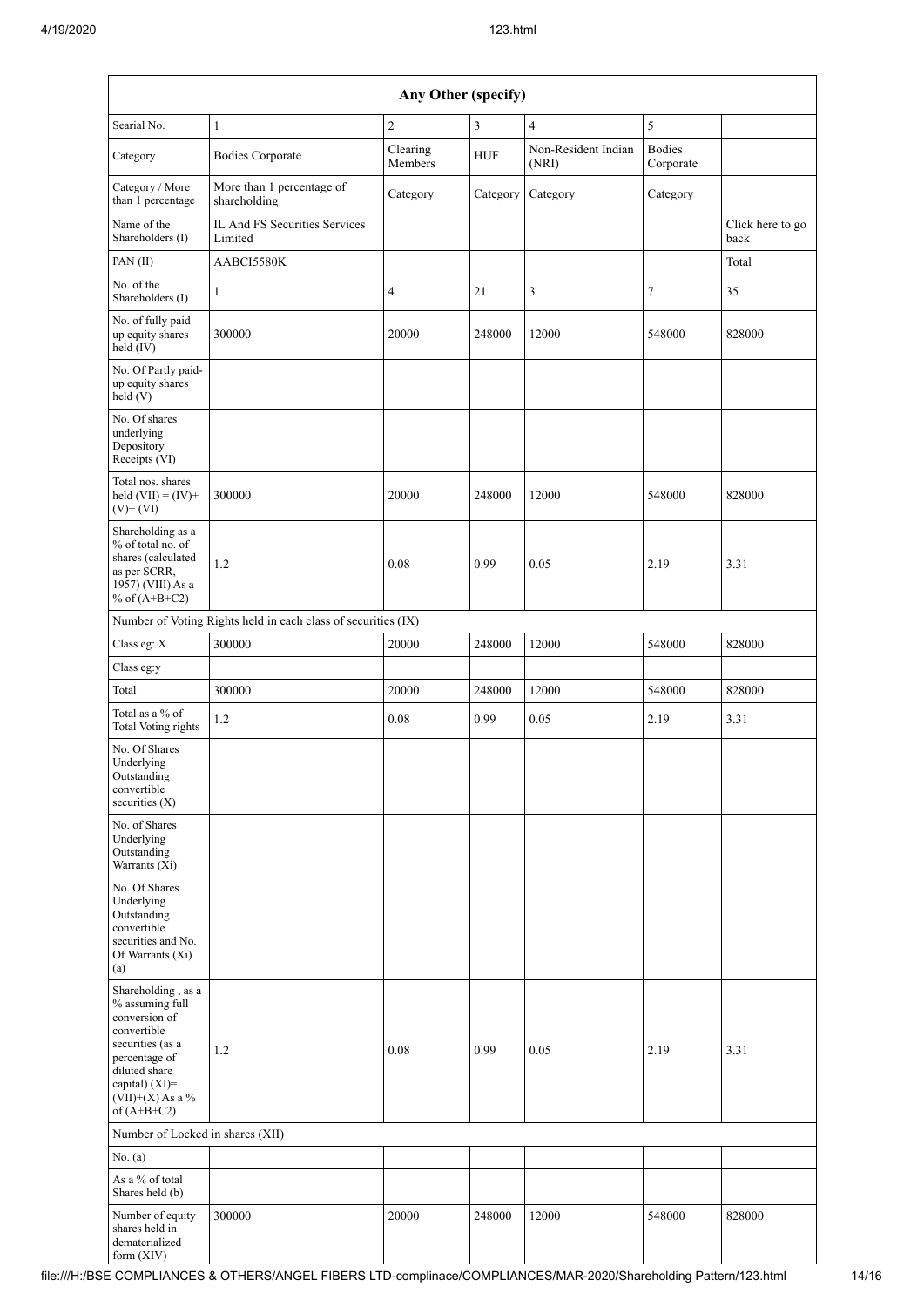| Reason for not providing PAN    |  |  |  |  |  |  |  |  |
|---------------------------------|--|--|--|--|--|--|--|--|
| Reason for not<br>providing PAN |  |  |  |  |  |  |  |  |